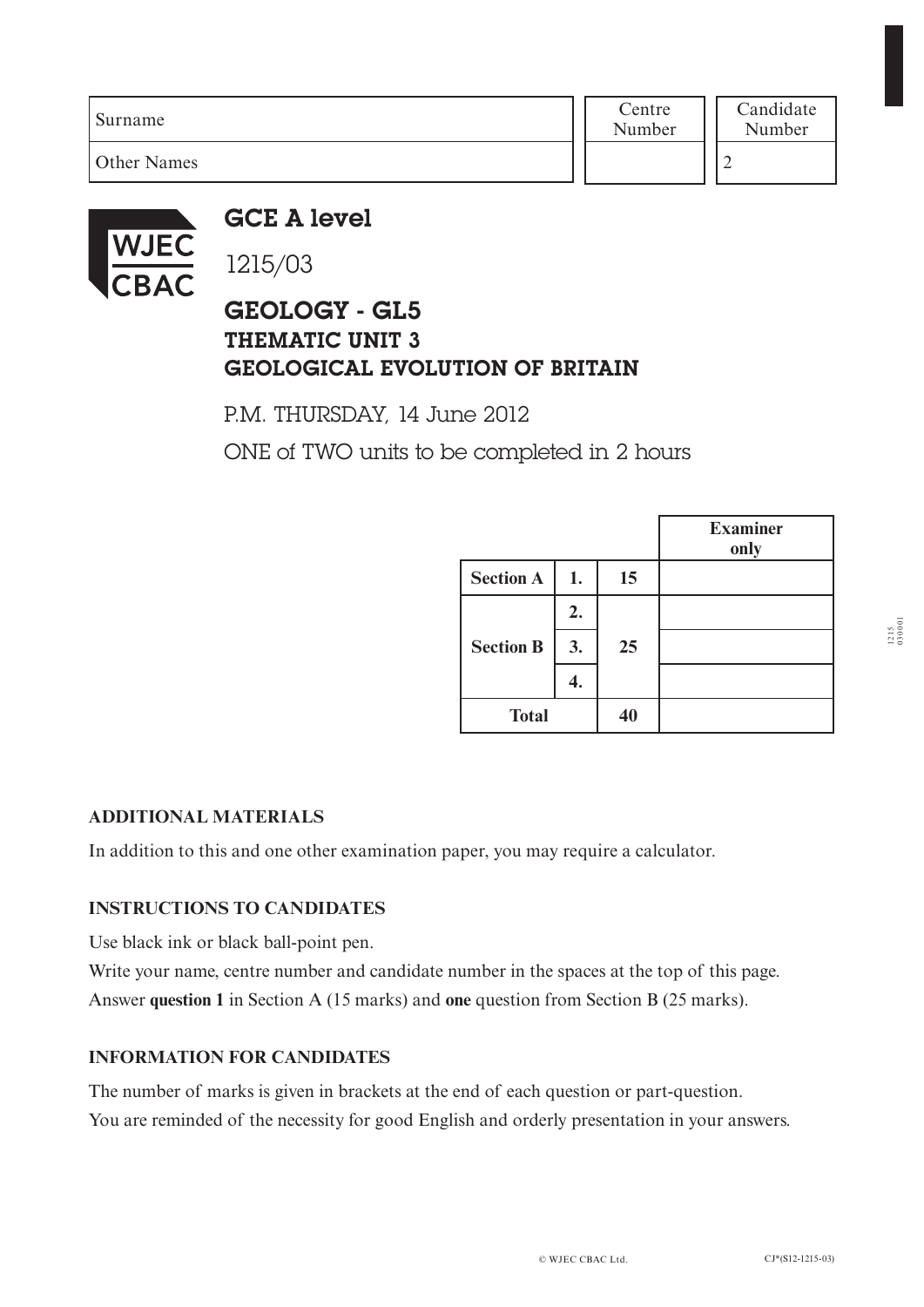### **SECTION A**

**1.** *(a)* **Figure 1a** shows an anticline in Carboniferous rocks in South Wales. **Figure 1b** shows the orientation of a series of **strike** directions measured on the limbs of the anticline.



**Figure 1a**



**Figure 1b**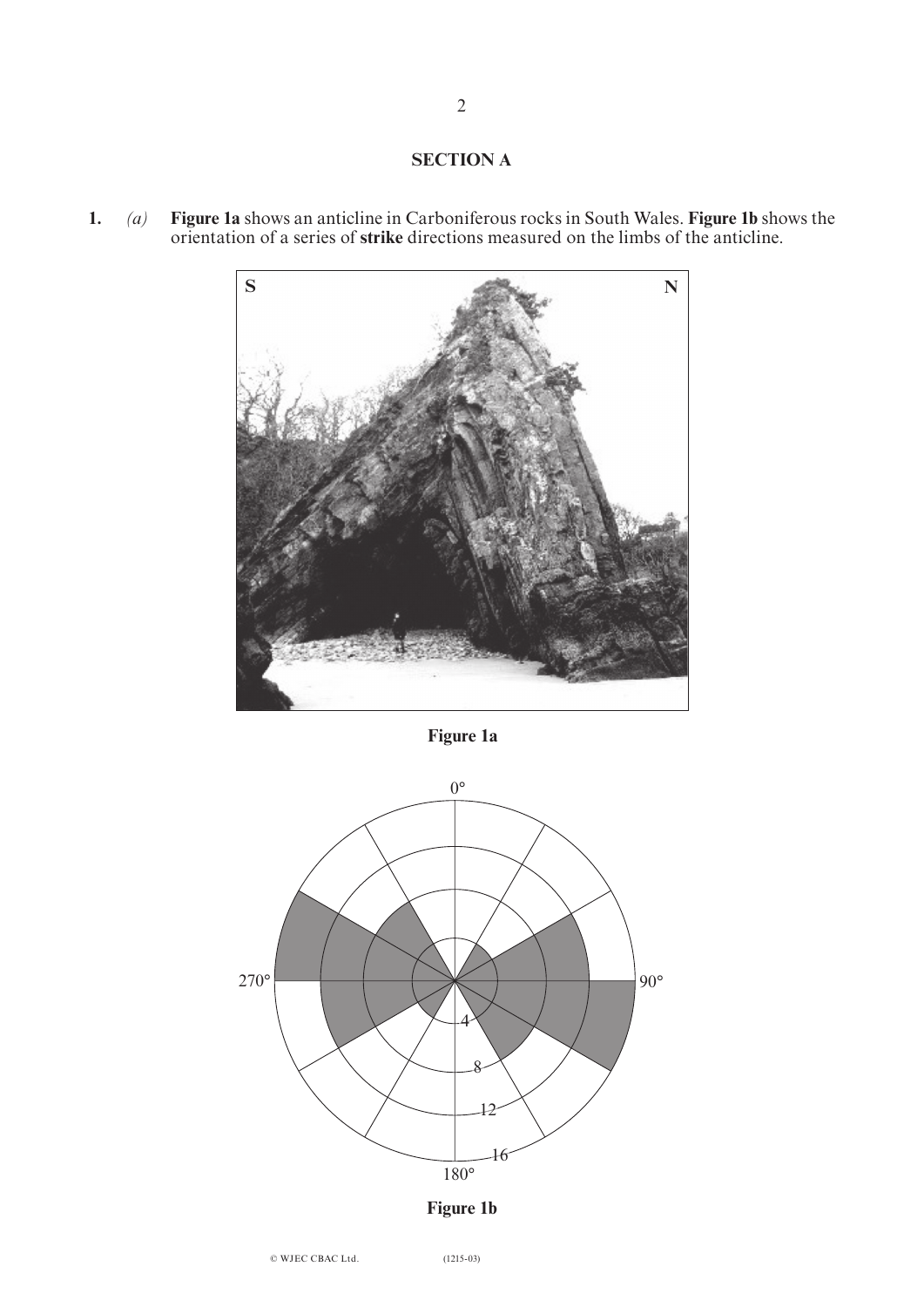(i) Using **Figure 1b** state the approximate mean **strike** direction of the folded beds. [1] (ii) Using arrows, mark on **Figure 1b** the directions of crustal shortening that formed the anticline. [1] (iii) Name with reasons, the likely orogenic event which produced the anticline in Figure 1a. [3] **Figure 1a**. [3] *Orogenic event* **.............................................................................................................................................................................** *Reasons* **............................................................................................................................................................................................** 3 Examiner

(iv) What **other** evidence might be collected from this region to confirm that the fold in **Figure 1a** follows the main structural trend of this orogeny? [2]

(1215-03)

only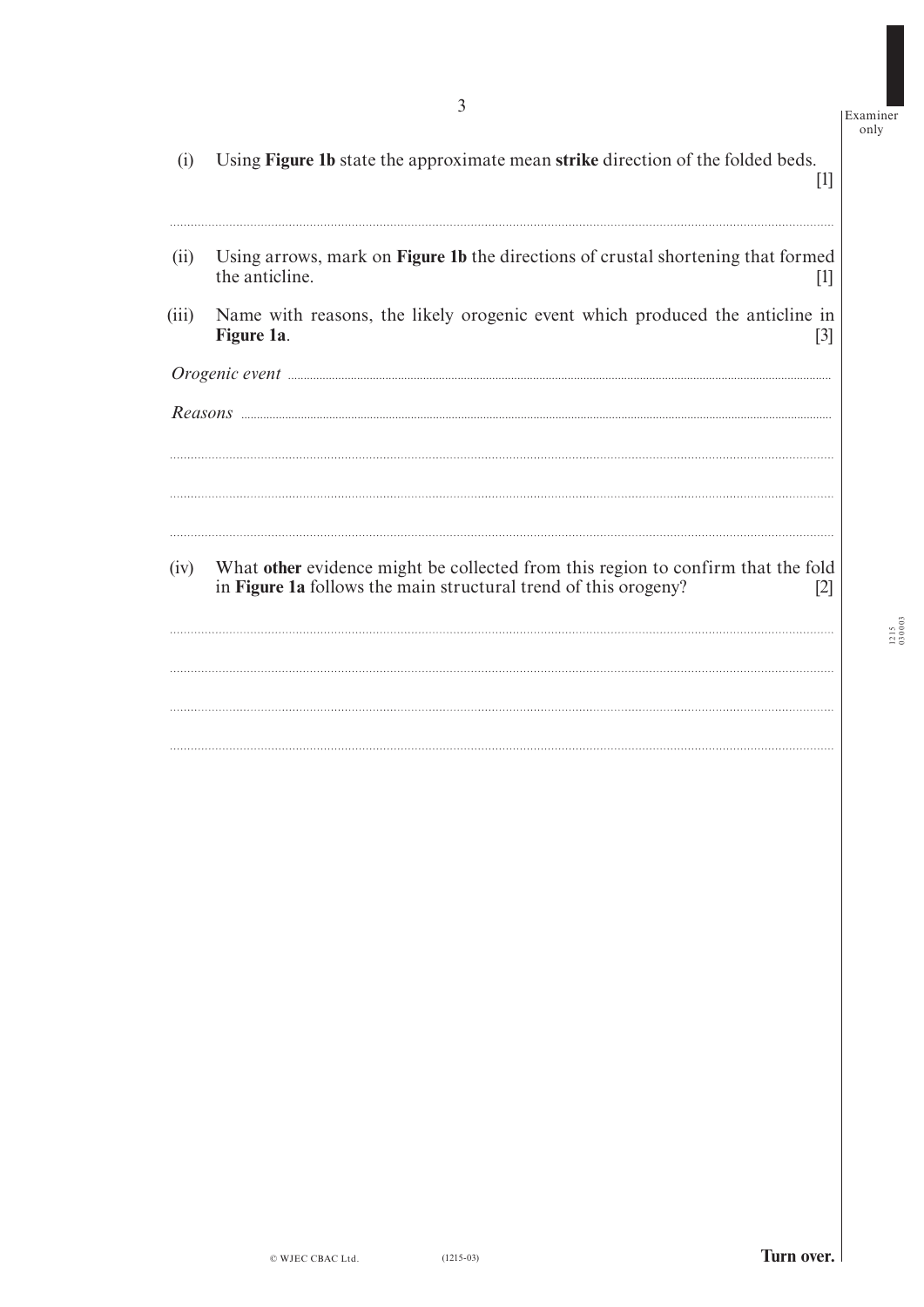*(b)* **Figure 1c** is a graphic log constructed from a sequence of sedimentary rocks exposed near the anticline in **Figure 1a**.



**Figure 1c**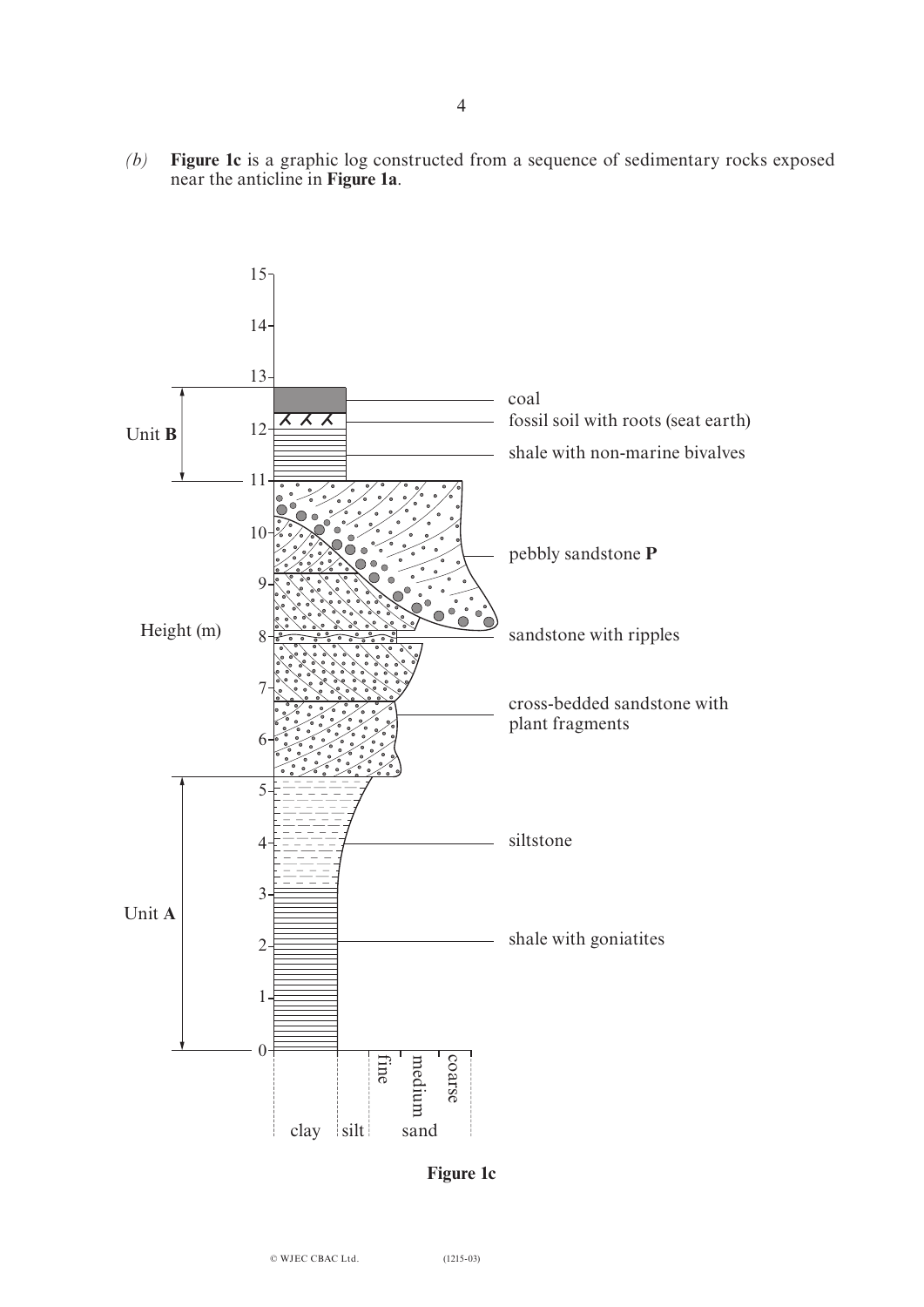Refer to **Figure 1c**. (i) Complete the graphic log to show a younger bed that is a coarse sandstone of uniform grain size and is 120 cm thick. [1] (ii) Describe the base of the pebbly sandstone (**P**) and explain its origin. [2] (iii) Using evidence from the graphic log, describe and explain the differences in the environments of deposition of units **A** and **B**. [5]  $\cdots$ 

# **Total 15 marks**

5 Examiner

1215 030005

only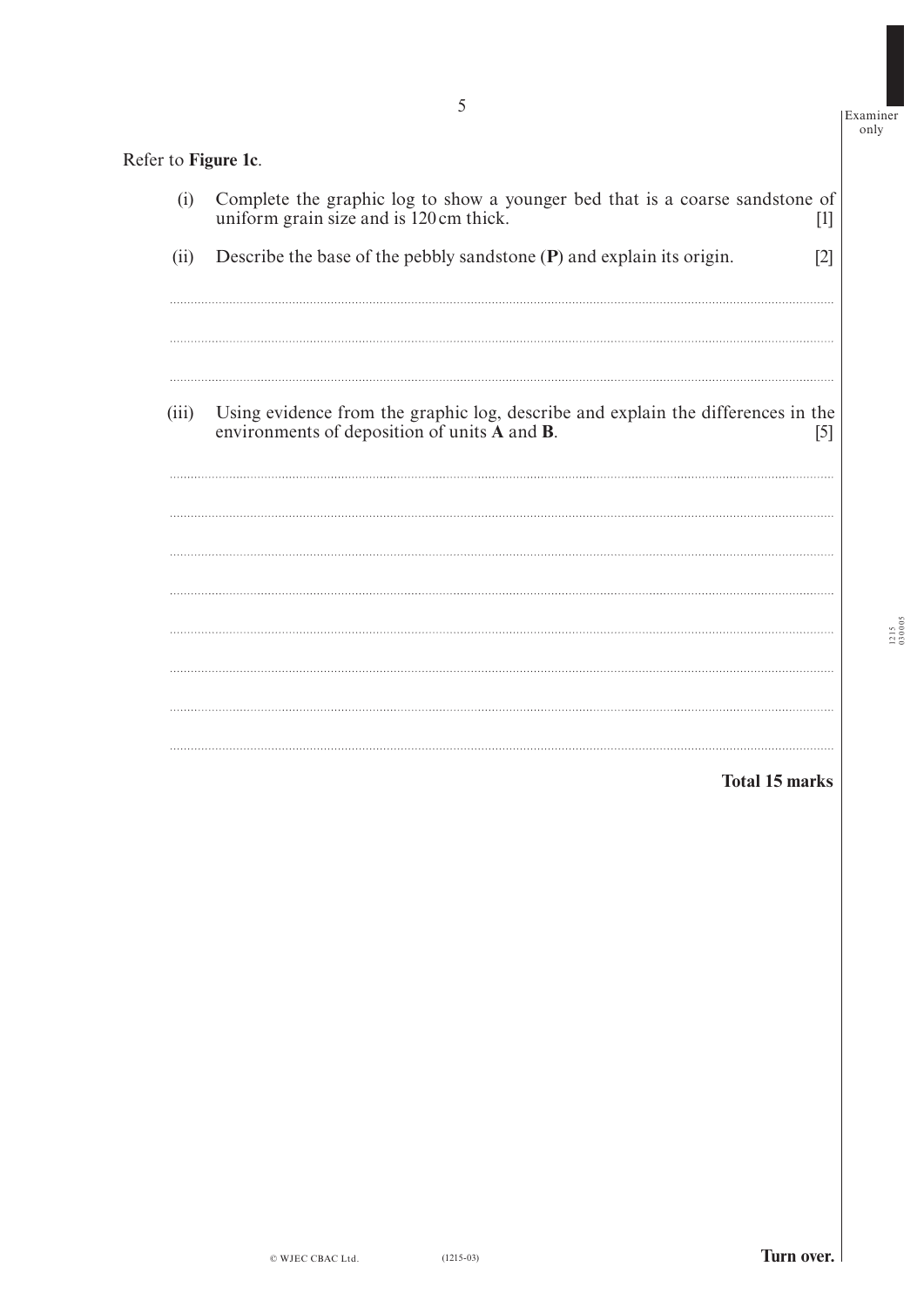### **SECTION B**

#### *Answer* **one** *question only.*

#### *Write your answer in the remaining pages of this booklet.*

- **2.** *(a)* Using one or more diagrams, describe **one** named major fault in the British area resulting from the **Caledonian** Orogeny.
	- *(b)* Evaluate the extent to which large-scale geological features, formed during the **Caledonian** Orogeny, can be used to reconstruct the plate tectonic regime at that time. [25]
- **3.** *(a)* Explain how variation in magnetic inclination and apparent polar wandering curves can be used to determine palaeolatitude changes through time for the British area.
	- *(b)* Evaluate the reliability of the evidence and assumptions that are made in using these methods.  $[25]$
- **4.** *(a)* Describe the evidence from sedimentary rocks which shows that:
	- (i) semi-arid and desert terrestrial and
	- (ii) hypersaline marine

conditions existed in the British area during the Permo-Triassic.

*(b)* Evaluate the extent to which climatic change demonstrated by sedimentary rocks can be used to interpret changes in palaeolatitude. Discuss any assumptions that are made.

[25]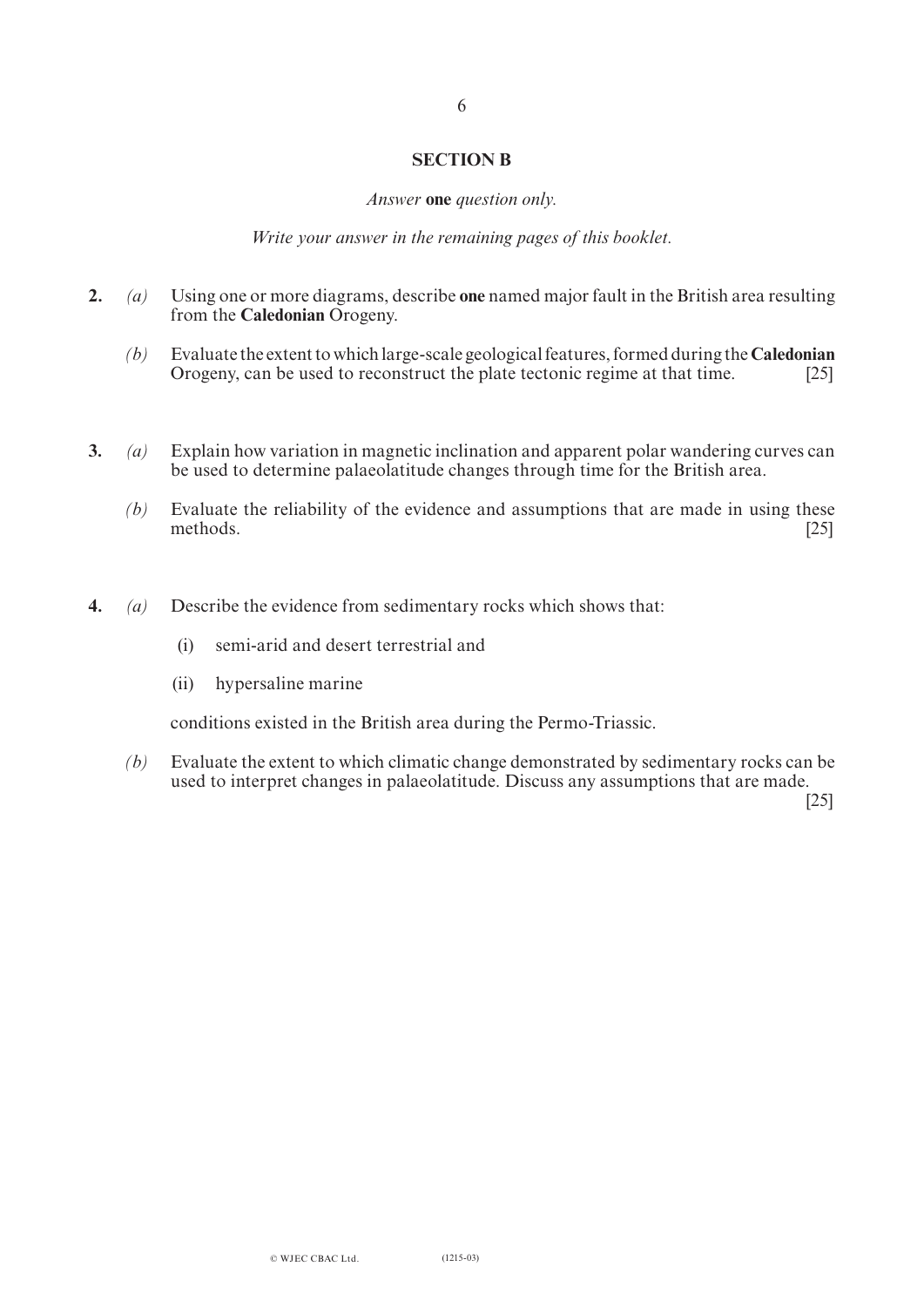#### Examiner only

7

|                        |             | .          |
|------------------------|-------------|------------|
|                        |             |            |
|                        |             |            |
|                        |             |            |
|                        |             |            |
|                        |             |            |
|                        |             |            |
|                        |             |            |
|                        |             |            |
|                        |             |            |
|                        |             |            |
|                        |             |            |
|                        |             |            |
|                        |             |            |
|                        |             |            |
|                        |             |            |
|                        |             |            |
|                        |             |            |
|                        |             | .          |
|                        |             |            |
|                        |             |            |
|                        |             |            |
|                        |             |            |
|                        |             |            |
|                        |             |            |
|                        |             |            |
|                        |             |            |
| $\odot$ WJEC CBAC Ltd. | $(1215-03)$ | Turn over. |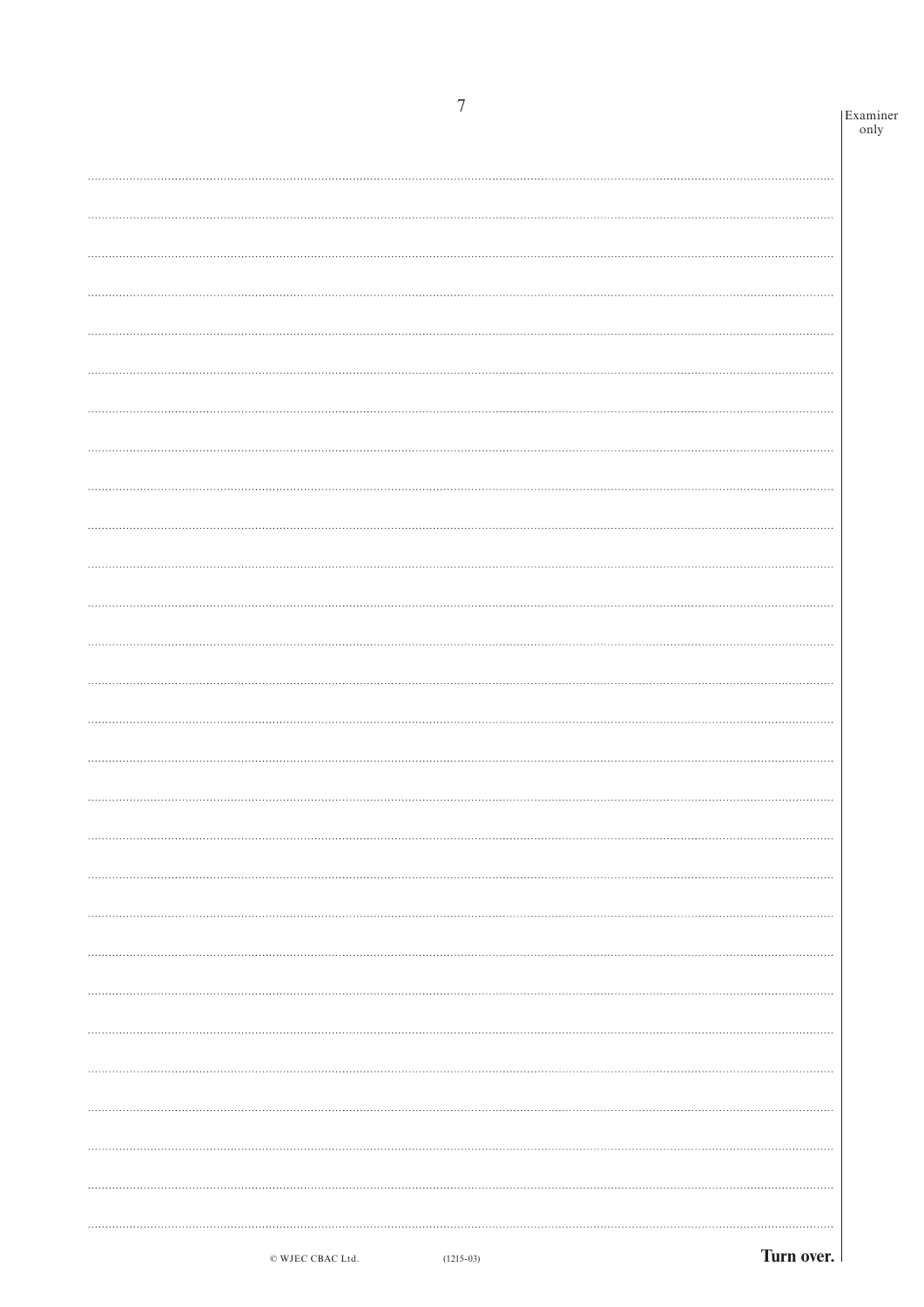### 8 Examiner Examiner<br>only

| $\odot$ WJEC CBAC Ltd. | $(1215-03)$ |  |
|------------------------|-------------|--|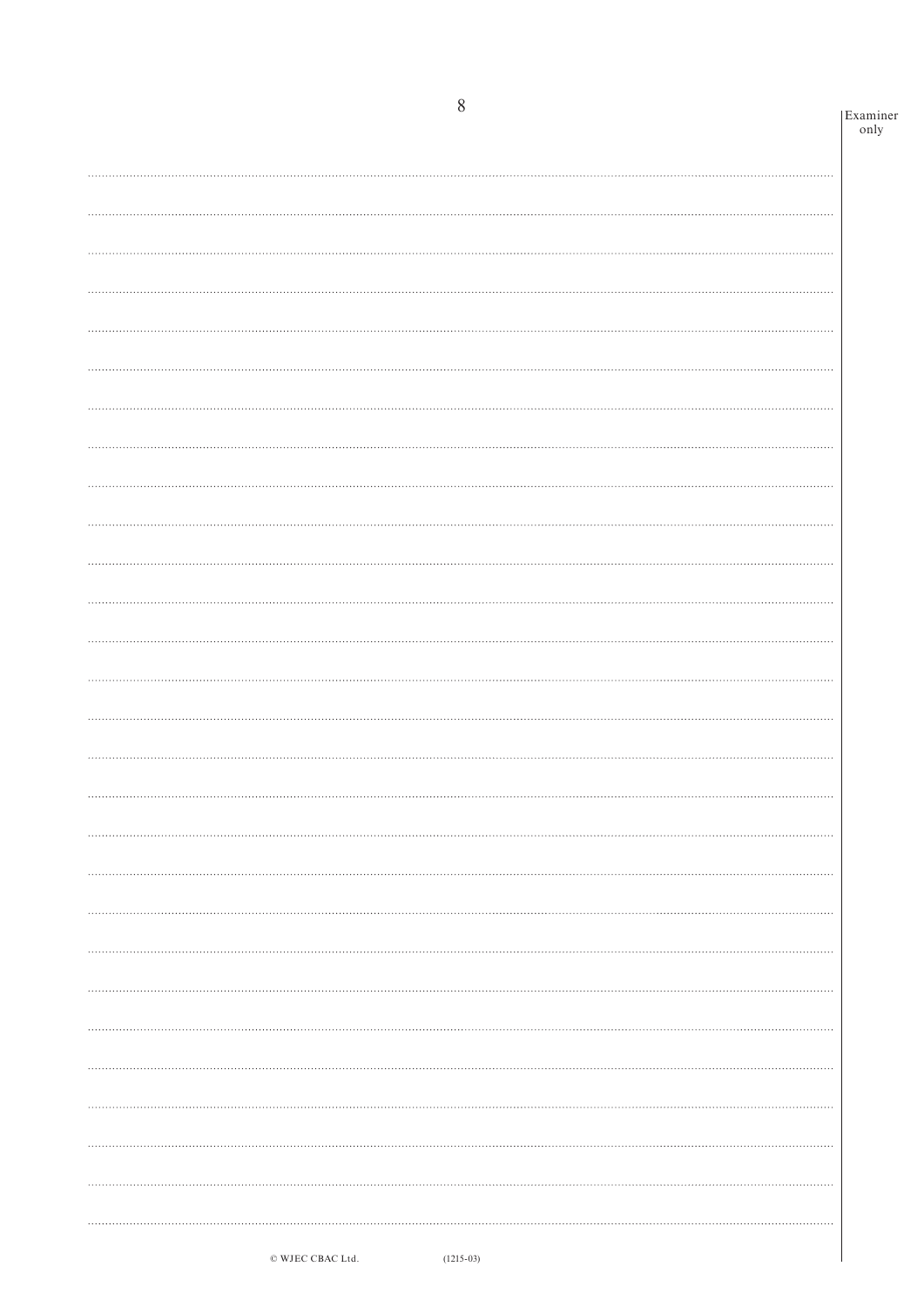| Examiner |
|----------|
| only     |
|          |

| . |                        |             |            |
|---|------------------------|-------------|------------|
|   |                        |             |            |
|   |                        |             |            |
|   |                        |             |            |
|   |                        |             |            |
|   |                        |             |            |
|   |                        |             |            |
|   |                        |             |            |
|   |                        |             |            |
|   |                        |             |            |
|   |                        |             |            |
|   |                        |             |            |
|   |                        |             |            |
|   |                        |             |            |
|   |                        |             |            |
|   |                        |             |            |
|   |                        |             |            |
|   |                        |             |            |
|   |                        |             |            |
|   |                        |             |            |
|   |                        |             |            |
|   |                        |             |            |
|   |                        |             |            |
|   |                        |             |            |
|   |                        |             |            |
|   |                        |             |            |
|   |                        |             |            |
|   |                        |             |            |
|   |                        |             |            |
|   |                        |             |            |
|   |                        |             |            |
|   |                        |             |            |
|   |                        |             |            |
|   |                        |             |            |
|   |                        |             |            |
|   |                        |             |            |
|   |                        |             |            |
|   |                        |             |            |
|   |                        |             |            |
|   |                        |             |            |
|   |                        |             |            |
|   | $\odot$ WJEC CBAC Ltd. | $(1215-03)$ | Turn over. |